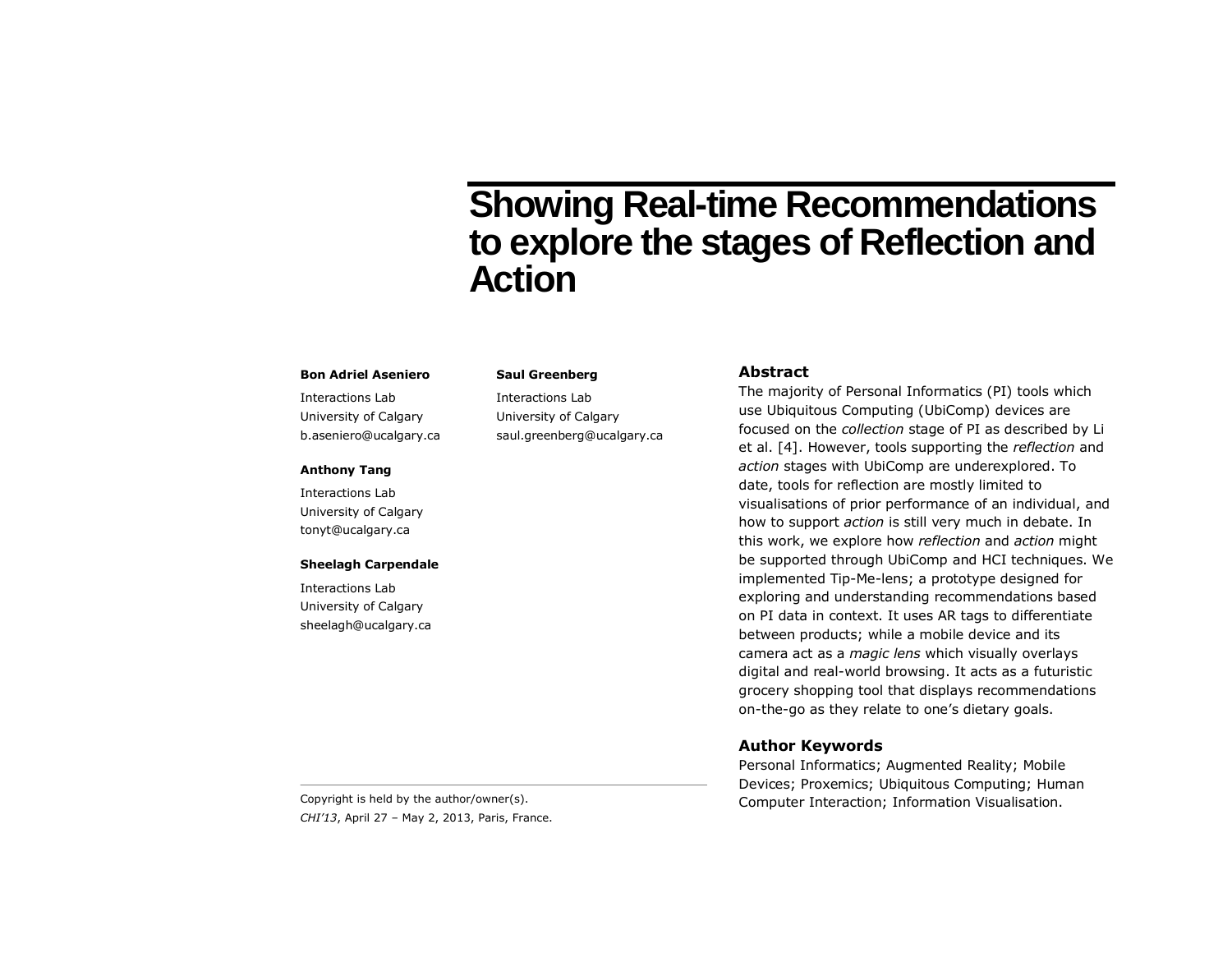## **ACM Classification Keywords**

H.5.m. Information interfaces and presentation (e.g., HCI): Miscellaneous.

## **General Terms**

Design; Human Factors

## **Introduction**

One of the main goals of Personal Informatics (PI) is to help individuals undergo a healthy change in behaviour. This happens by allowing them to reflect on their data and act on a solution based on their new understanding of themselves. This usually occurs within the *reflection*  and *action stages* of the five stages of PI (with *preparation, collection,* and *integration* as the prior



**Figure 1:** A person uses Tip-Me-Lens, a mobile device application that shows real-time recommendations. It bridges the gap between a recommender system and real-world browsing of a simulated store shelf through Augmented Reality.

three stages) [4]. However, there is usually a weak support for the *action stage* in PI tools. As Li et al. mentioned in their paper, "Most systems do not have specific suggestions on what to do next" and thus this becomes a barrier in the application of PI [4]. Designers of PI tools cannot safely assume that the individual using them will have adequate knowledge on how to apply the self-knowledge they get from the tool. Hence, PI tools must be designed with a way of being able to show recommendations or suggestions to aid in the *action stage*. Furthermore, while abstract visualisations of an individual's history work well in finding factors and analysis of one's data [5], they do not necessarily provide individuals with insight on how to act. This shows that there is a need to connect the *reflection* and *action stages* in context.

Li et al. explored the possibility of using UbiComp technologies to aid in PI [5], focusing on using them for data collection (e.g. connecting individual sensors in the wild). While they showed great insight on how to improve data collection with UbiComp, the term UbiComp, as coined by Weiser [8], goes beyond isolated tasks to those in context with everyday life. This indicates that the *reflection* and *action stages* may also benefit from UbiComp. There are PI systems that already exist in the wild that make use of UbiComp technologies such as UbiGreen and UbiFit Garden [3][2] which support *reflection* through rich visuals, and *action* by giving a list of alternatives to what an individual is currently doing. While these tools have become successful in their own way, we wish to go further in supporting combined *reflection* and *action* stages –to explore the possibility of providing real-time and dynamic recommendations in context with the individual's data.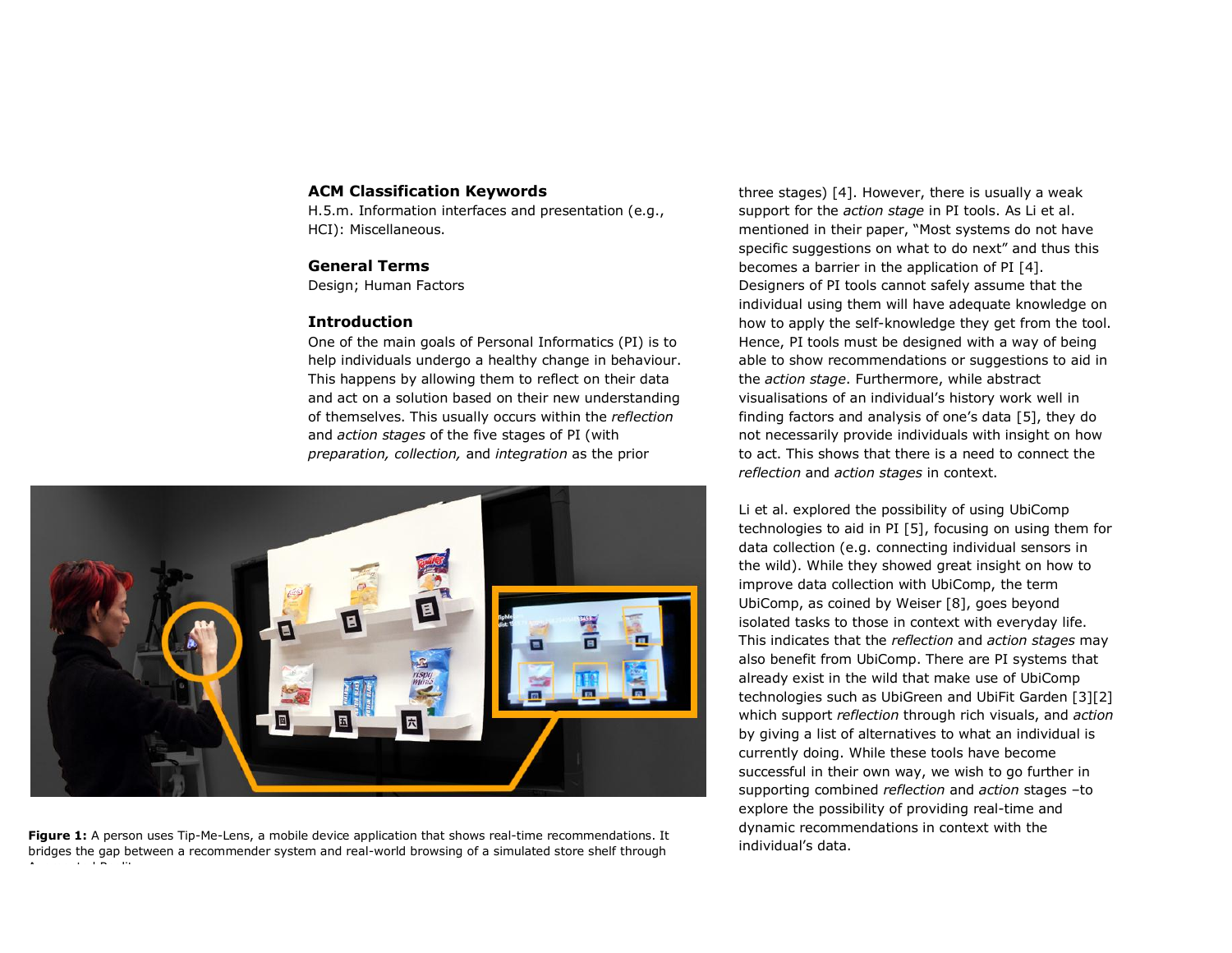

**Figure 2:** Nutrition facts will show up as a detail on demand when a person taps over the highlight –revealing information as to why a food item is recommended.



**Figure 3:** shows the menu from which users can select to browse other predefined searches or search with their own keywords or queries.

In this work, we consider PI tools that are for tracking one's nutrition. Currently, most tools under this category only allow people to log the food they eat but leave the decision making to the individual (i.e. weak support for the *action stage*). Some tools may give a list of food alternatives but they are only lists and are not in context with the individual's information. We implemented Tip-Me-Lens (Fig. 1) as an exploratory prototype to provide real-time recommendations based on an individual's data. It uses AR and principles of Human-Computer Interaction (HCI) proxemics [1] and information visualisation, and acts as a type of *magic lens* which immediately highlights items that are recommended within a space. Bridging the gap between recommender systems and real-world browsing will not just help people with browsing or searching within the physical world as they do with digital information, but it can act as simultaneous reflection and suggestive action tool.

#### **Tip-Me-Lens**

Tip-Me-lens is a prototype which uses a mobile device and Augmented Reality to highlight healthy food items on a shelf. It is intended to help people who wish to track their nutrition. It has a database of food items and a profile of the person using it, and determines the recommended healthy food items based on the person's profile. Tip-Me-lens was inspired by the Nokia City Lens (http://www.nokia.com/ca-en/lumiaupdateapps/). It also brings the interfacing guidelines outlined by Mulloni et al. for information browsers with AR [7] from a large to a small scale scenario (i.e. from browsing infrastructures to browsing a store shelf). Tip-me-Lens borrows ideas from the theory of *proxemic interaction*  [1], applying its concept between people and noninteractive items (e.g. food items on a store shelf).

We implemented Tip-me-Lens with three component layers: *The phone client* identifies the items' AR tags through the use of the SLAR toolkit (http://slartoolkit.codeplex.com). *The proxemics client*  keeps track of the person's proximity and location data through the use of the proximity toolkit [6]. Lastly, *a server* provides as a link between the proxemics and phone clients.

#### **Features**

*Automatic Highlighting –*Tip-Me-Lens highlights recommended items as it detects and identifies AR tags (see Fig. 1). The type of highlight shown depends on how far the person is from an item. From afar, the highlight is only a box. As the person shows more interest on the item and gets near, it shows the name of the item, and close-up, it shows the calorie information and the name of the item. If the person wishes to know why the product is recommended, he or she can tap over the highlight to see a nutrition fact visualisation based on his or her daily nutrition needs (default 2000 calorie diet; see fig. 2), and a list of friends that like the item from social media (fig. 3).

*Direct Search –* Tip-Me-lens can be used to browse other pre-defined lists aside from recommendations based on a person's nutrition profile. It can also be used for search based on product description, product names, and queries (e.g. calories > 200; see fig. 4).

*Location and Awareness –* By using the distance and orientation data between the shelves and the person from the Proxemics Client, Tip-Me-Lens is able to point the person towards the location of the items. This gives people awareness of where the search for or recommended products are. Fig. 5 shows the tracker